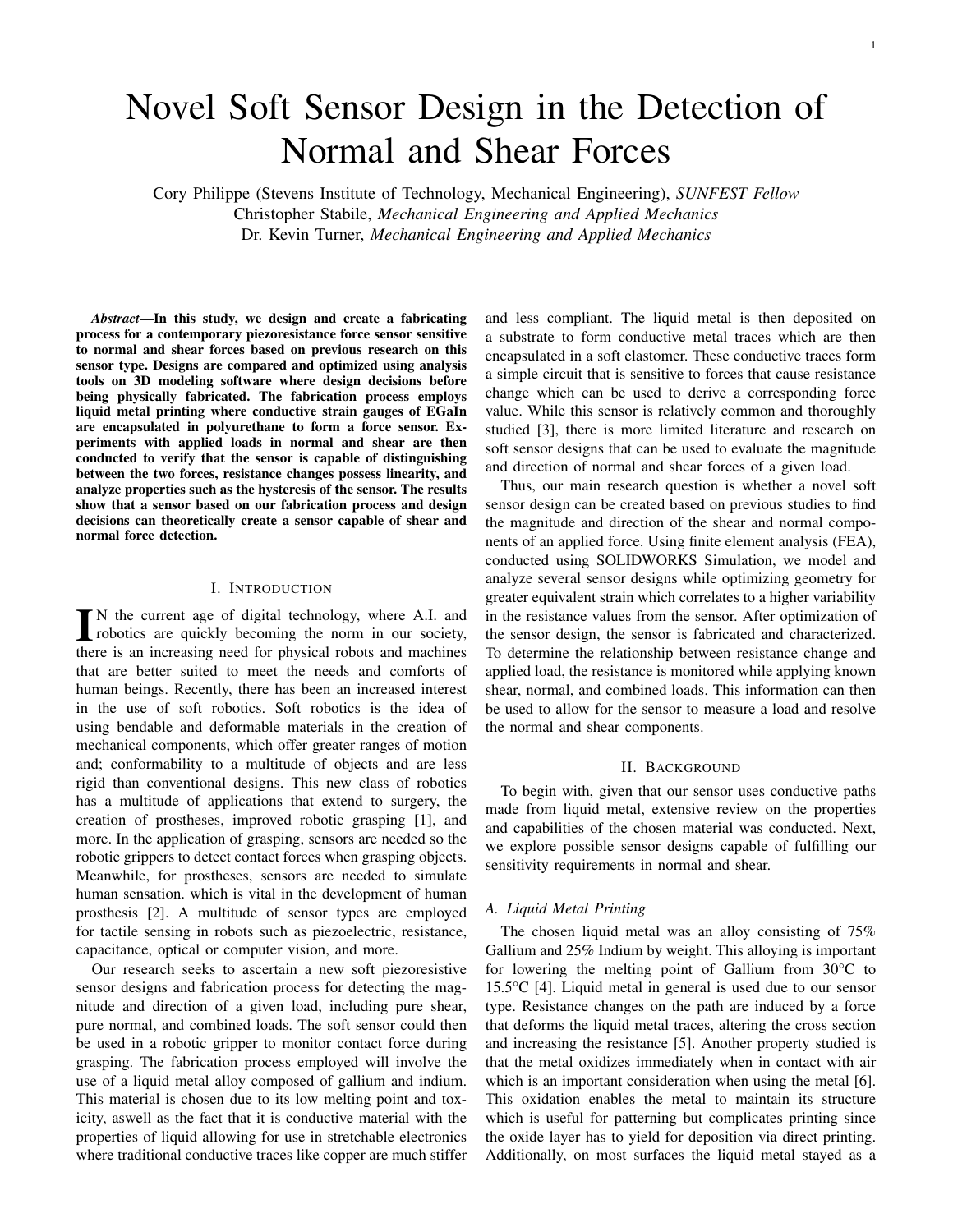droplet and did not wet enough to form lines or paths, so appropriate substrates had to to be identified. Viable substrates included polymers such as PET, PDMS, and polyurethane. For this study, polyurethane was selected as the substrate material.

Review papers have thoroughly characterized the metal's behavior on surfaces and its behavior is heavily dependent on the surface it is in contact with, the liquid metal has a tendency to form droplets and roll right off of most surfaces [7]. However, papers have shown that the material can have wettability to various polymers [6], enough to form clean enough lines for creating conductive traces in the fabrication of sensors. Furthermore, papers have also shown that the specific parameters that are vital to printing liquid metal include the pressure used to deposit the metal, speed of the print, height above the surface being printed on, and all these variables being heavily dependent on the dimensions of the needle being used to administer the metal like length and tip diameter [4].

## *B. Sensor Designs*

The chosen sensor type given our fabrication process was a piezoresistive sensor that uses strain gauges and senses forces through changes in resistance [4]. Utilizing liquid metal to form the strain gauges instead of traditional more rigid alloys can allow the creation of more stretchable soft sensors. When deciding between sensor designs there were multiple possible considerations that had the potential to meet our goals.

In a study on an artificial hair cell, sensor liquid metal traces were encapsulated in a PDMS (polydimethylsiloxane) substrate and a vertically pointed hair cell shaft which was very effective in 2D force detection in the x and y plane but lacked adequate compressive sensitivity for normal force [8]. Other papers studied a fingertip sensor capable of distinguishing between normal and shear-force components through analysis of mechanical deformations when a load is applied [9], however the full capabilities of the sensor have yet to be explored and studied along with limited data on detecting both the shear and normal force simultaneously as opposed to each individually.

Next, we considered sensors with bump designs and encapsulated liquid metal, which based on the literature appeared to have relatively consistent success with sensitivity in the x, y, and z plane but can distinguish between normal and shear magnitude and direction. In a paper on a 3D force sensor researchers were able to construct a piezoresistive resistive sensor with a bump on the top of four resistors that transfers force to mechanical stress and deformation [10]. Experiments of different applied forces demonstrated the ability to accurately detect them three-dimensionally.

Additionally, piezoresistive resistance sensors with the use of both film carbon nanotubes and PDMS have been used to accurately simulate human skin and discriminate between normal and shear forces in the application of sensor design for human prosthesis. While sensors of this design are ideal they overly-rely on adhesion of the different films [11], an aspect of grasping robots our research focus intends to deviate from due to its physical limitations. Instead, our research opted to fabricate sensors of a single soft elastomer to encapsulate the liquid metal. Papers on novel soft sensor designs for

normal and shear detection have used strain gauges that measure forces using voltage drops of applied forces on the gauge transferred via the bump [12], this was a low cost and relatively straightforward design but lacked measures to ensure linearity among changes in resistance if it were to be applied in our study. Researchers were able to solve some of the linearity complications among multiple resistors with the use of a spherical bump to transfer force as opposed to them being cubical shaped [13]. Furthermore, studies have also extrapolated mathematical functions that have shown to derive sensitivity of forces in the x,y, and z plane [14]. Our research builds on previous designs to create a new sensor that more efficiently measures forces three-dimensionally and can distinguish the magnitude and direction of shear and normal forces.

## III. METHODOLOGY

# *A. Design Comparison*

Based on an extensive review of the literature, two piezoresistance sensors were conceptualized. These sensor designs were chosen based on their ability to maintain linearity within sensor changes and have effective capabilities in sensing shear and normal forces.



Fig. 1. Applied force constraints and bottom fixture of 3D modeled sensor without bases



Fig. 2. Exploded view of model without the bases



Fig. 3. Applied force constraints and bottom fixture of 3D modeled sensor with bases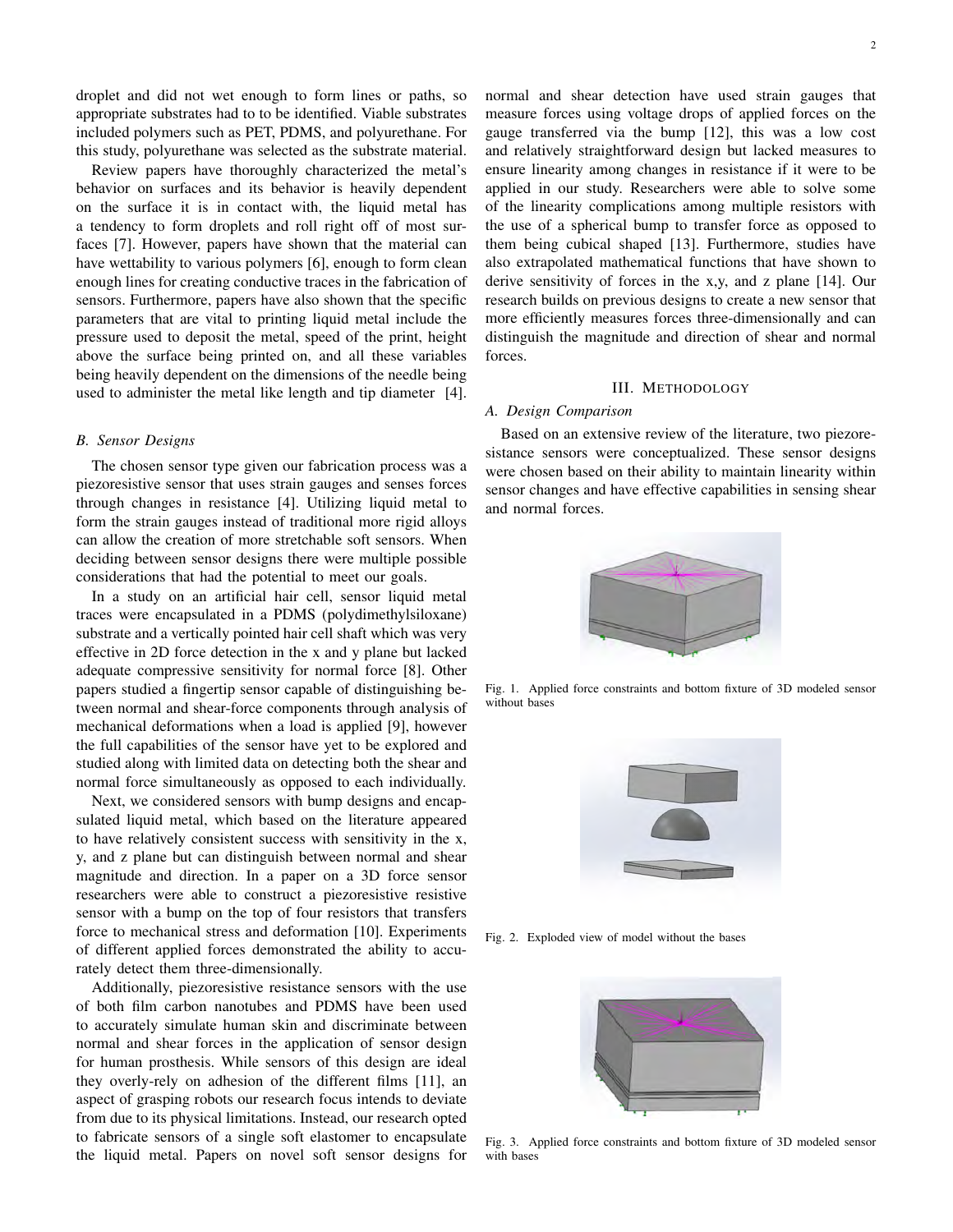

Fig. 4. Exploded view of model with the bases

# Effects of Dimension Changes on Strain (Contact Area)



#### *B. Parametric Study*

Through 3D models of sensors on Solidworks, an inputted force of one newton along the top is analyzed to observe the amount of strain in normal and shear directions. The constraints for the top force included a distributed force coupling centered around the center most node to accurately replicate a force being applied uniformly on the top surface. The amount of strain the sensor experiences correlated with higher resistance changes as greater deformation in strains increases measured resistance from a given force. The equivalent strain of the entire surface of where the strains would theoretically be placed have static simulations performed on both sensor designs. Each model used material that simulated with material that had properties comparable to polyurethane for the bottom and top layers and a harder epoxy-based shape memory polymer to form the semi-sphere meant for transferring force over from the top layer to the strain. The design with the highest strain was then chosen based on the analysis results, which was the 4 base design.



Fig. 5. Dimension view of 3D model of sensor with bases

To improve our design the chosen model was put through a parametric study to observe which parameters when changed would maximize strain experienced by the device. The contact area of the bases in contact with the semi-sphere was altered to be larger or smaller to demonstrate that reducing the area would increase the stress concentration on the base in both shear and normal directions. Using this test as a general guide when physically fabricating the sensor, smaller base sizes underneath the strain gauges should be favored as to receive a higher resistance change when detecting forces.

Fig. 6. Parametric study data on the effects on maximum equivalent strain from changing the base areas

Starting at 3mm x 3mm, the contact area was both increased and reduced to observe the trend in maximum equivalent strain over multiple sizes under a one newton force. Maximum strain proved to be higher on bases that had smaller areas.

# *C. Printing Conductive Trace*

The method used to print the metal ink EGaIn was with the use of a 3D printer with the metal being deposited with the use an air pump assisted syringe and needle. Speeds of the print were adjusted through a mechanical bed that moved in the y-direction and the needle holder in the x-direction. Using the air to push out the liquid metal at a specific flowrate was used to match the speed of the needle to form complete and consistently shaped lines along a path. The needle above the substrate had to be adjusted enough above the surface to freely allow the liquid to flow and form a line, yet not too close as to disrupted the flow of liquid metal.

Based on the diameter of the needle tip (0.3112 mm) and employed substrate (polyurethane), the speed of 500 mm/min, pressure of 2.5 psi (17.24 kpa) and was successful in forming consistently straight and well formed lines that could be used to fabricate resistance strain gauges, possessing widths that were roughly 0.5 mm. Parameter adjustments that led to finding these system settings was through the constant adjustment of three variables of air pressure in the syringe, height above the substrate, and speed at which the needle and printing bed moved.



Fig. 7. Printing lines at a height of 0.3 mm above the substrate

At heights too far above the substrate there would not be enough contact for the liquid metal to be dragged and form a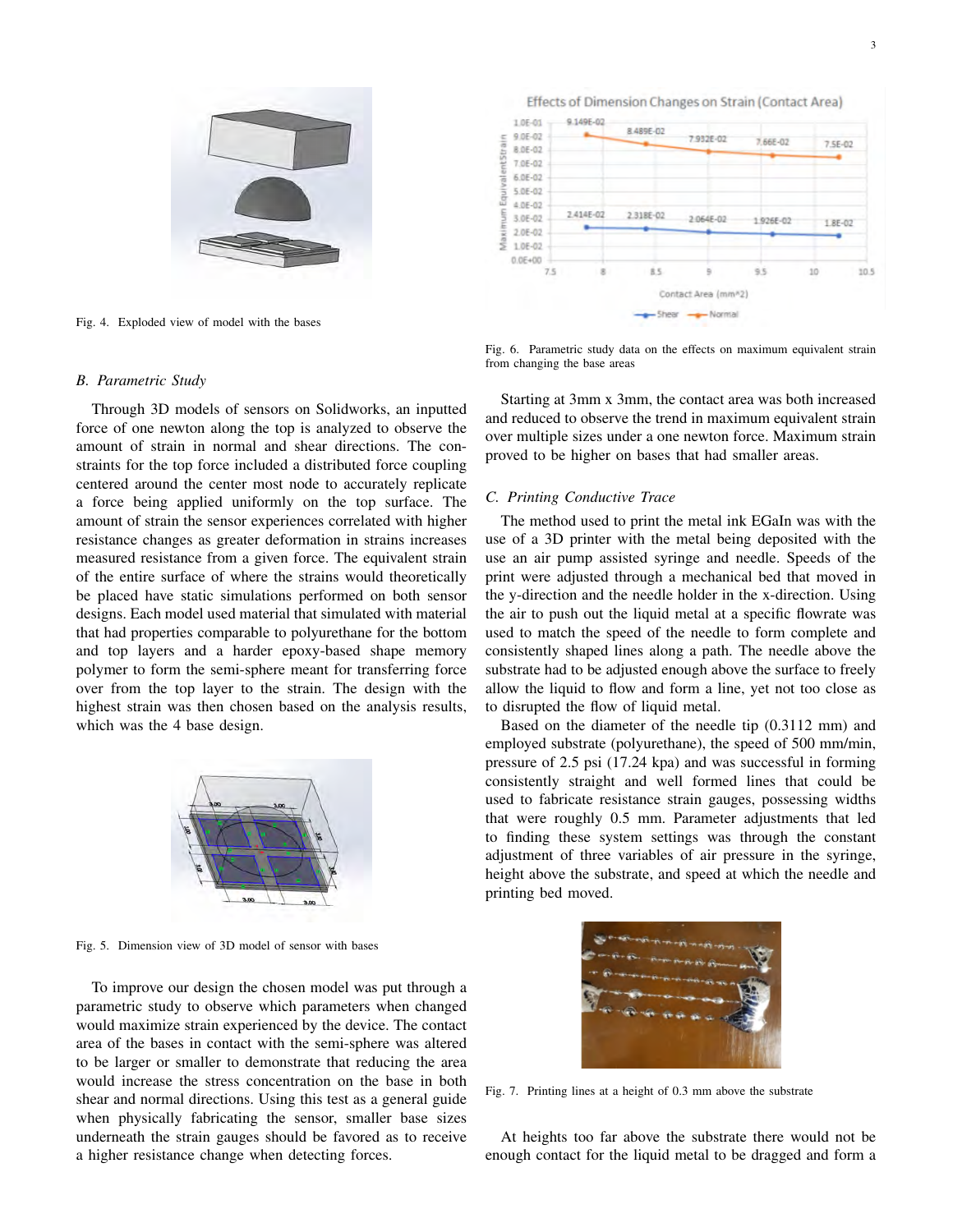consistent line so ranges below 0.3 mm were used. Our method having a favorable printing height of 0.2 mm.



Fig. 8. Printing lines at a height of 0.2 mm above the substrate at increasingly higher pressures from right to left

Observing the pressure changes, higher pressures consistently formed prints with straighter and well formed however the instants of bubbling in the middle of prints were higher due to disruptions in speed not matching with flowrate. Through, these observations and tests, a pressure of 2.5 psi and 500 mm/min was discovered to most consistently form complete lines with less complications and deformities.

## *D. Possible Physical Fabrication of Sensor Process*

Based on our modeled design and the properties of the materials used in our molding procedures, a physical fabrication process for this sensor was devised in this study.



Fig. 9. Illustration of physical fabrication process

Figure 9 illustrates the steps needed to physically fabricate the proposed sensor design. The first step is to mold a base and print four separate strains on top at locations underneath where the 4 bases would be placed, then encapsulate the strain gauges in a another thin layer to preserve the print. Next, a stencil is used to form the four separate bases that are above the locations of the strain gauges. Further, a separate mold is created for the top with in an opening for the semi-sphere, after it has finished curing the harder polymer would then be put inside the semi-sphere opening and the completed base would then be aligned on top to cure together forming the full sensor.

# IV. RESULTS

Using our fabrication process and settings, a simple piezoresitance sensor was created to test if a resistor was possible with our method.



Fig. 10. Strain gauge printed at the optimal print settings prior to encapsulation

A print was first made on a polyurethane substrate, the lines were connect to a pieces of copper which is how we test resistance of the lines, and then a an additional layer of polyurethane was than used to encase the print.

Before loading a predicted resistance measurement was calculated based on the dimensions of the printed strain. The gallium-indium mixture for the gauges possessed a resistivity of roughly 0.00024.9 ohm-mm [15], they were 170 mm in length, and possessed a cross-sectional area of roughly the same shape of a semi-circle so based on the diameter of the lines being 0.5 mm the area was calculated to roughly be 0.982  $mm<sup>2</sup>$ .

$$
R = \rho L / A
$$

Using the resistance equation above and the dimensions calculated the unloaded resistance to be 0.43 ohm.

# *A. Weight Test*

Next a series of standard weights were used to test the resistance change response of the simple sensor. A glass slide was put on top of the surface to evenly disperse the weight across of the strain and after a weight was applied on the glass the resistance value was recorded.



Fig. 11. Encapsulated printed strain gauge before weight and resistance test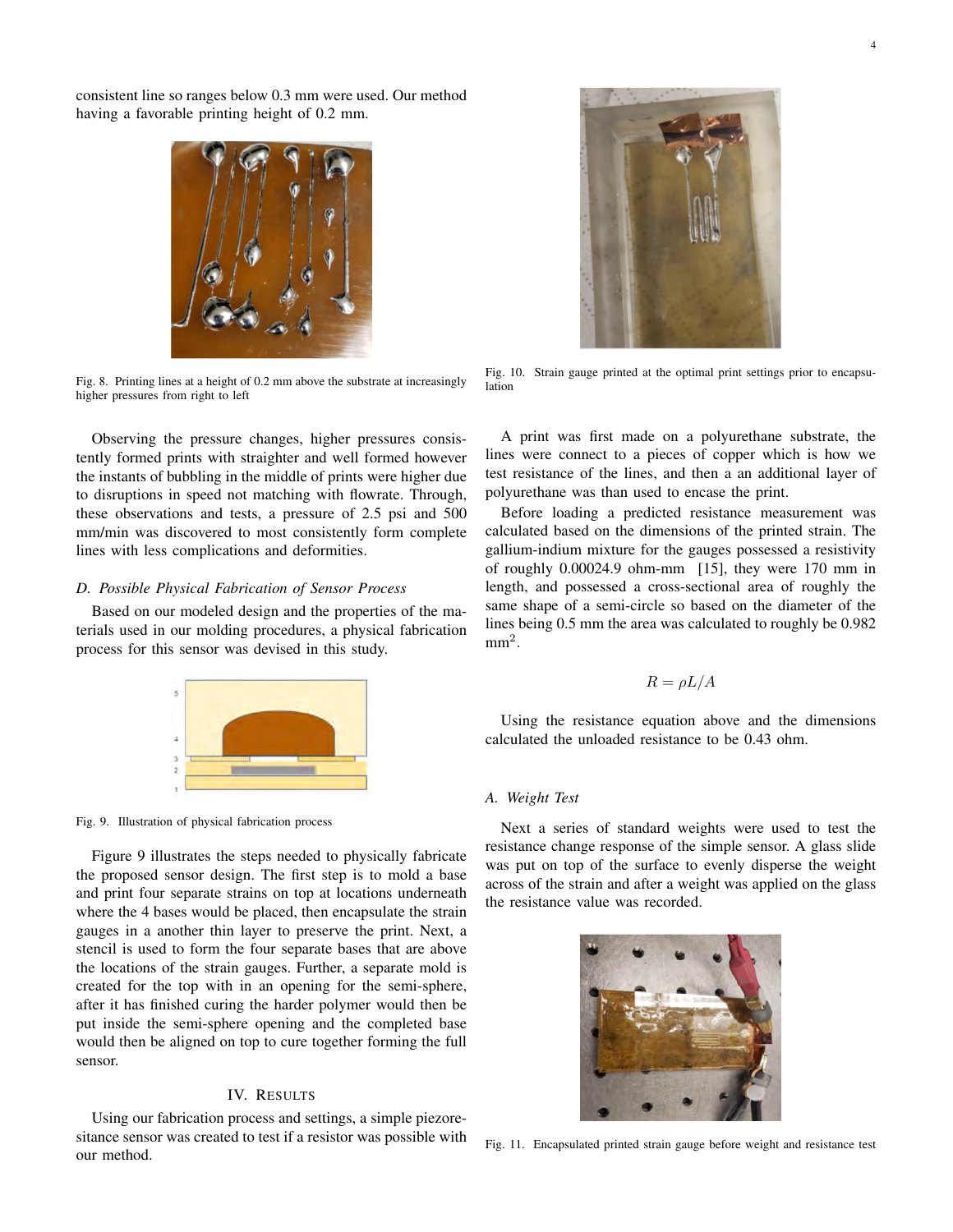TABLE I WEIGHT TEST RESULTS

| Mass (kg) | <b>Resistance (Ohms)</b> |
|-----------|--------------------------|
| 0         | 0.38                     |
| 0.1       | 0.381                    |
| 0.2       | 0.3817                   |
| 0.5       | 0.3839                   |
| 1.0       | 0.473                    |
| 2.0       | 0.647                    |



Fig. 12. Graphical representation of results with trend data before and after 0.5 kg

The results of the weight test are indicated in table 1 as seen by the chart in Figure 12 the resistance changes possess linearity which indicates the sensor can theoretically be created using our fabrication process under a specific force range. The jump in amount may seem to indicate exponential growth however looking at the trend line value before and after the jump in resistance value, this indicates the sensor likely only having linearity under a specific force range.

## *B. Performance of Fabricated Sensor*

Using the physical fabrication process detailed the methodology, our sensor was successfully replicated.



Fig. 13. Simplified strain print before encapsulation

As seen in Figure 13 a much simpler strain gauge patterns were employed due to our current printing process lacking reliability in creating more complex strain gauges like the patterns in Figure 10. This strain pattern still proved to be capable of functioning in the exact same manner.



Fig. 14. Fabricated sensor using the procedure

Following the procedure the sensor was able to be completed however the process requires greater refinement. When molding the bases the heights were unequal so when securing the top mold to the bases, contact was not the same. One of the the base was completely unattached due to being so low and one of the bases had a bond that was very unstable. Out of the 4 bases only two of them were securely bonded to the top mold and thus only their resistance measurements were evaluated. Similar to the initial weight test, a glass slide is placed on top of the sensor and as increasing amounts of weight are applied changes in resistance are observed.

TABLE II WEIGHT TEST ON RESISTANCE BASE 2

| Mass (kg) | <b>Resistance (Ohms)</b> |
|-----------|--------------------------|
| 0         | 0.2586                   |
| 0.2       | 0.2606                   |
| 0.5       | 0.2621                   |
| 1.0       | 0.2635                   |
| 2.0       | 0.2675                   |
| 3.0       | 0.2685                   |



Fig. 15. Graphical results of weight test for the 2nd resistance base

For the second resistance base the change in resistance was not linear and has a line of fit most suitable for a polynomial trend. A linear trend is more ideal in that the resistance values can more reliably and easily be tied to force values.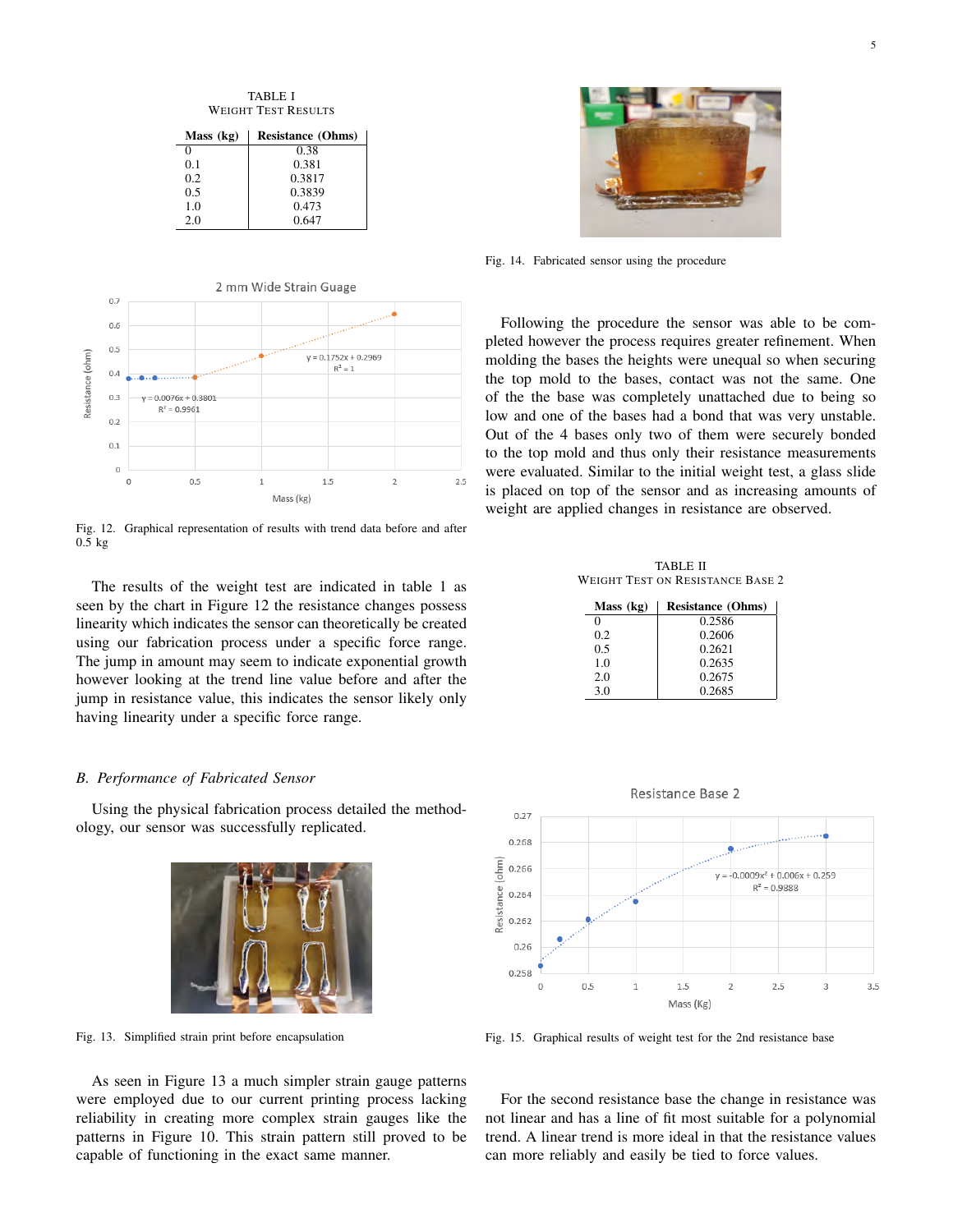TABLE III WEIGHT TEST ON RESISTANCE BASE 4

| Mass (kg) | <b>Resistance (Ohms)</b> |
|-----------|--------------------------|
| 0         | 0.2644                   |
| 0.5       | 0.267                    |
| 1.0       | 0.272                    |
| 2.0       | 0.282                    |
| 3.0       | 0.287                    |



Fig. 16. Graphical results of weight test for the 4th resistance base

The resistance change as shown in Figure 16 possess linearity which is a more ideal trend in the sensor. A linearly increasing sensor indicates more predictably the force associated with the resistance forming a reliable and an accurate sensor.

#### V. DISCUSSION

## *A. Hysteresis*

When performing weight test for the first encapsulated strain gauge the sensor possessed a notable hysteresis. It was noted that for the weight of 1 kg when initially applied had a resistance value of 0.3947 ohm however only returned to 0.3947 ohm when the weight was removed. For the 2 kg weight a similar effect was observed where the resistance when the weight was applied was 0.647 ohm and the resistance after the weight was removed fell to 0.401 ohm. Given enough time the resistance values eventually fell to its original amount.

While, this implies that the sensor may only be usable in a specific force range due to the fact that the sensor to have repeatable results. This also could be mitigated through the fabrication process. The resistance value of strain changes because of the deformation in the cross-section size, when the force is elevated the strains are intended to return back to its original shape, one of the benefits of using liquid metal was the materials heighten capacity to perform this function.

However, factors like the the encapsulation layer being to excessive may hinder the liquid metal's ability to return to its shape in reasonable amounts of time or defects in the material due to not riding enough air bubbles trapped in the polyurethane before it finished curing. In the full sensor fabrication many of these errors were corrected and the hysteresis was dramatically reduced. Upon removal of weight, the sensor fell from a heighten value to its original resistance value immediately.

## *B. Discrepancies in Resistance Change Trend*

A notable discrepancy in the resistance change among the bases tested is the difference in increase trends as the weights were applied. Since the force applied was intended to to be uniformly normal the increase in resistance should atleast follow the same trend this may be use to the inconsistency in base height which caused small shifts in the force being imparted on the strain gauges. Another reason may be the starting weight of the top mold. Theres is a force limit to the detection of liquid metal sensors in that the cross-sectional change in the strain reaches a plateau so resistance changes taper off after a force is reached as the cross-sectional area of the strain gauges no longer change. This limit might have been reached earlier on base 2 causing an increase in resistance to taper off earlier than in base 4.

# *C. Challenges and Future Implications of Research*

The main causes of continual error and complications within this research was our fabrication method, particularly the liquid metal. The Gallium-Indium mixture was chosen due to a multitude of physical properties such as its ability to conduct electricity, staying a liquid at room temperature, and possessing low toxicity. However, the metal oxidizes quickly once in contact with air and requires extremely refined parameters to form consistent and complete prints. The repeatability of prints was limited with our printing method which largely involved matching speed with the flowrate of the liquid metal. Research in the future may involve the production of sensors with a more reliable printing method and then studying the performance of those sensors.

Additionally, the weight test employed judges the sensor only in the normal direction however when forces are applied in the shear direction noticeable resistance changes are observed. This indicates that the sensor design possess sensitivity in both directions. Further experimentation can be employed to determine if similar properties like hystersis and linearity are shared in both normal and shear.

# VI. CONCLUSION

To conclude, our study details a viable sensor design and physical fabrication to create a sensor capable of normal and shear force detection. Based on a review of the literature a sensor design was chosen and modified through CAD software. These sensor designs were analyzed and compared with one another to establish which design had greater potential in force sensing capabilities. Using Gallium-Indium liquid metal piezoresistor sensors were able to be fabricated with a printer setup adjusted for parameters suited for material employed. Based on our printing setup simple encapsulated sensors were able to be fabricated which showed that printing liquid metal into resistance sensor was possible. With these findings in mind this study was capable of developing a viable plan to physically fabricate the sensor design while